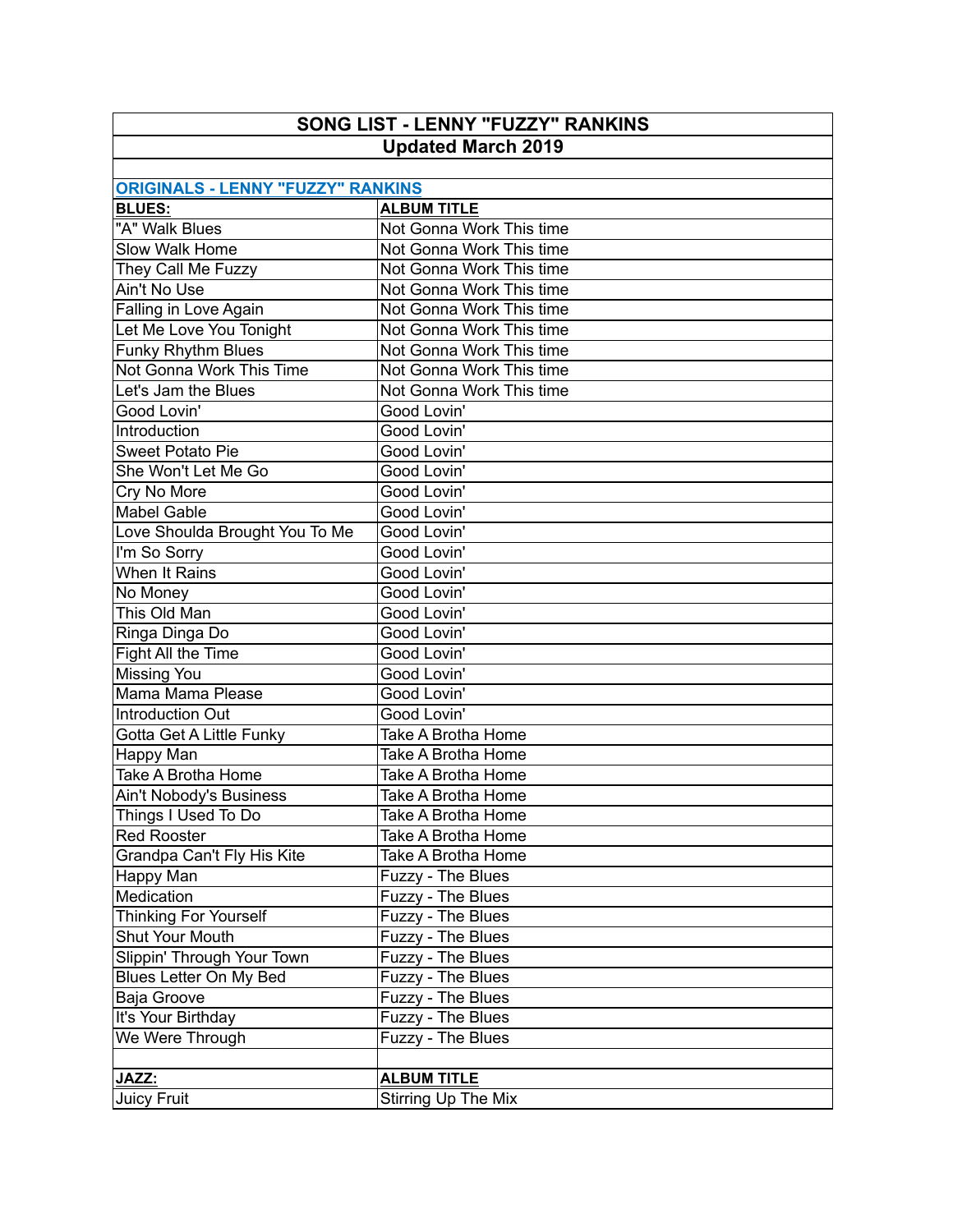| My Head Keeps Sprinning            | Stirring Up The Mix                                   |
|------------------------------------|-------------------------------------------------------|
| Stirring Up The Mix                | Stirring Up The Mix                                   |
| Jazz Me                            | Stirring Up The Mix                                   |
| Essel                              | Stirring Up The Mix                                   |
| I'll Come Running                  | Stirring Up The Mix                                   |
| My Melody                          | Stirring Up The Mix                                   |
| It's All Me                        | Stirring Up The Mix                                   |
| Up On the Loop                     | <b>Stirring Up The Mix</b>                            |
| She's the One                      | <b>Stirring Up The Mix</b>                            |
| Ascension                          | Slow & Easy                                           |
| Slow & Easy                        | Slow & Easy                                           |
| Slow Jam                           | Slow & Easy                                           |
| Let's Ride                         | Slow & Easy                                           |
| Let's Do It Again                  | Slow & Easy                                           |
| She Got It                         | Slow & Easy                                           |
| Can We Chill                       | Slow & Easy                                           |
| Running Away                       | Slow & Easy                                           |
| Funk is Jazzie                     | Slow & Easy                                           |
| $\overline{\mathsf{I'm}}$ Here Now | Slow & Easy                                           |
| Shadow                             | Slow & Easy                                           |
| Come Here                          | Slow & Easy                                           |
|                                    |                                                       |
|                                    |                                                       |
| <b>COVER SONGS</b>                 |                                                       |
| <b>SONG TITLE</b>                  | <b>ARTIST</b>                                         |
| 1999                               | Prince                                                |
| Ain't No Mountain High Enough      | Marvin Gaye                                           |
| At Last                            | Etta James                                            |
| <b>Back to Life</b>                | Soul to Soul                                          |
| Bad Mama Jama                      | Carl Carlton                                          |
| Be My Baby                         | <b>The Ronettes</b>                                   |
| Billy Jean                         | Michael Jackson                                       |
| <b>Black Cat Bone</b>              | version by Lenny "Fuzzy" Rankins (Take A Brotha Home) |
| Boogie Oogie                       | A Taste of Honey                                      |
| <b>Born Under A Bad Sign</b>       | version by Lenny "Fuzzy" Rankins (Fuzzy - The Blues)  |
| <b>Brick House</b>                 | The Commodores                                        |
| <b>Bust A Move</b>                 | Young MC                                              |
| <b>Call the Plumber</b>            | version by Lenny "Fuzzy" Rankins (Take A Brotha Home) |
| Celebration                        | Kool and the Gang                                     |
| Come Back to Me                    | Janet Jackson                                         |
| <b>Crawlin' King Snake</b>         | version by Lenny "Fuzzy" Rankins (Take A Brotha Home) |
| Creep                              | <b>TLC</b>                                            |
| Criticize                          | Alexander O'Neal                                      |
| Don't Know Why                     | <b>ABBA</b>                                           |
| Dirty Man                          | Laura Lee                                             |
| <b>Down Home Blues</b>             | version by Lenny "Fuzzy" Rankins (Take A Brotha Home) |
| Get Down On It                     | Kool & The Gang                                       |
| Get This Party Started             | Pink                                                  |
| I Call Your Name                   | Switch                                                |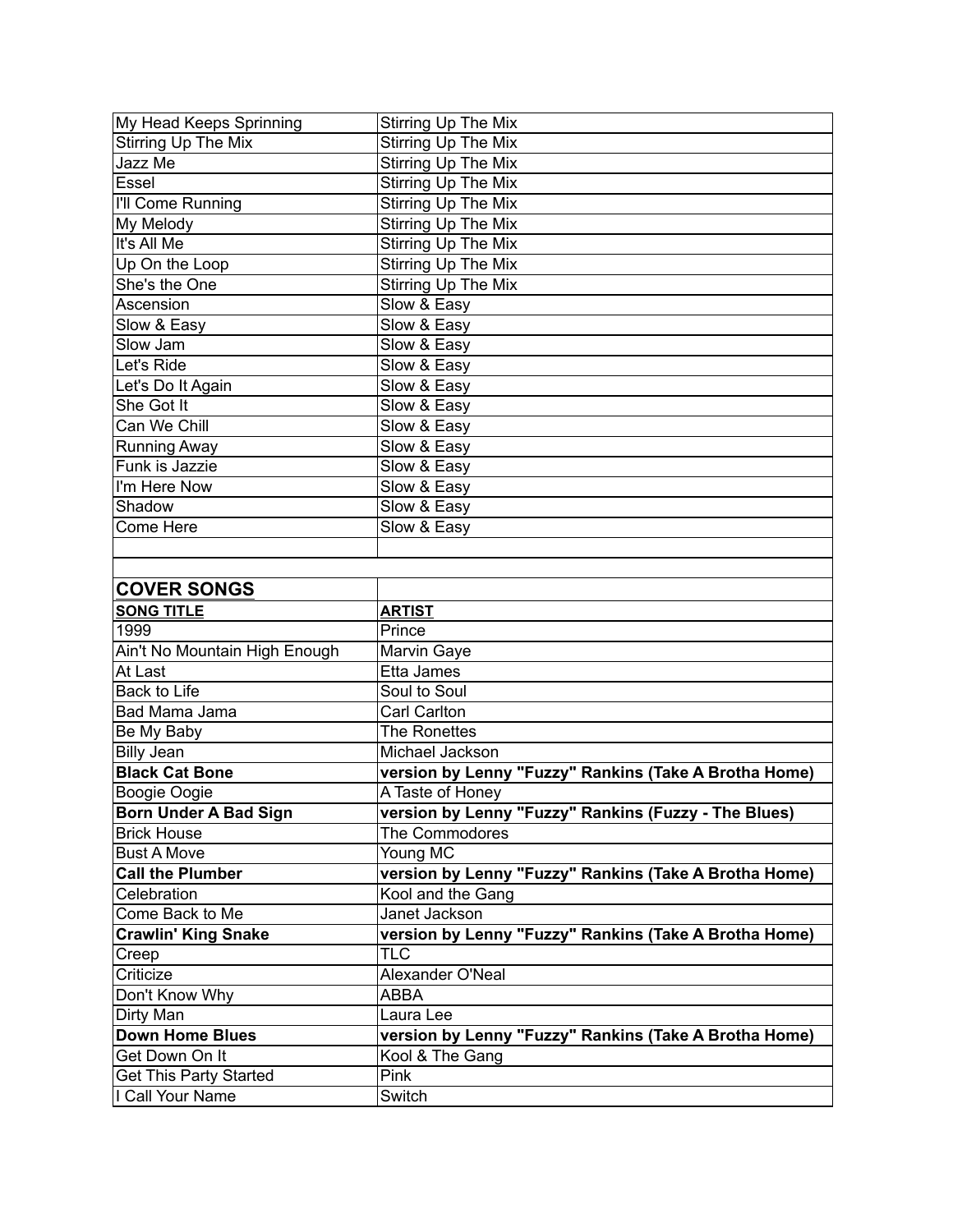| I Can See Clearly Now          | Johnny Nash/Jimmy Clifee                                                                          |
|--------------------------------|---------------------------------------------------------------------------------------------------|
| I'd Rather Go Blind            | Etta James                                                                                        |
| If I Ain't Got You             | Alicia Keys                                                                                       |
| I'm In Love                    | Evelyn Champagne King                                                                             |
| In the Midnight Hour           | <b>Wilson Pickett</b>                                                                             |
| <b>Killing Floor</b>           | version by Lenny "Fuzzy" Rankins (Fuzzy - The Blues)                                              |
| <b>Kiss</b>                    | Prince                                                                                            |
| Ladies Night                   | Kool & The Gang                                                                                   |
| Lady Marmalade                 | Patty LaBelle                                                                                     |
| Let Me Love You Dwn            | Ready for the World/Jade                                                                          |
| Let's Groove Tonight           | Earth, Wind & Fire                                                                                |
| Let's Stay Together            | Al Green                                                                                          |
| Love Me in a Special Way       | El Debarge                                                                                        |
| Mama Said                      | <b>The Shirelles</b>                                                                              |
| <b>Material Girl</b>           | Duffy                                                                                             |
| Minute by Minute               | The Doobie Brothers                                                                               |
| My Guy                         | Mary Wells                                                                                        |
| My My My                       | <b>Troye Sivan</b>                                                                                |
| Natural Woman                  | Aretha Franklin                                                                                   |
| Never Knew Love Like This      | Alexander O'Neal/Cherrelle                                                                        |
| New Year's Day                 | U <sub>2</sub>                                                                                    |
| No One                         | Alicia Keys                                                                                       |
| No Parking on the Dance Floor  | Midnight Star                                                                                     |
| Nowhere to Run                 | Martha and the Vandellas                                                                          |
| One of These Nights            | Eagles                                                                                            |
| <b>Play That Funky Music</b>   | <b>Wild Cherry</b>                                                                                |
| Please Don't Stop the Music    | Rihanna                                                                                           |
| Pride and Joy                  | Marvin Gaye                                                                                       |
| Purple Rain                    | Prince                                                                                            |
| Ready or Not                   | The Fugees                                                                                        |
| Rub You the Right Way          | Johnny Gill                                                                                       |
| Saturday Love                  | Alxander O'Neal/Cherrelle                                                                         |
| <b>Secret Lovers</b>           | <b>Atlantic Star</b>                                                                              |
| Sex is on Fire                 | Kings of Leon                                                                                     |
| She's Fresh                    | Kool & The Gang                                                                                   |
| <b>Signed Sealed Delivered</b> | Stevie Wonder                                                                                     |
| Slow Down                      | Loose Ends                                                                                        |
| Slow Jam                       | Midnight Star                                                                                     |
| Smooth                         | Santana                                                                                           |
| So Amazing                     | Luther Vandress                                                                                   |
| Someday We'll Be Together      | Diana Ross                                                                                        |
| Son of a Preacher Man          | <b>Dusty Springfield</b>                                                                          |
| SOS                            | Rihanna                                                                                           |
| Stay a Little While Child      | Loose Ends                                                                                        |
| <b>Stormy Monday</b>           | Eva Cassidy                                                                                       |
| <b>Stormy Weather</b>          | Etta James                                                                                        |
| <b>Sweet Sixteen</b>           | B.B. King version by Lenny "Fuzzy" Rankins (Take A<br><b>Brotha Home &amp; Fuzzy - The Blues)</b> |
| Syrup and Honey                | Duffy                                                                                             |